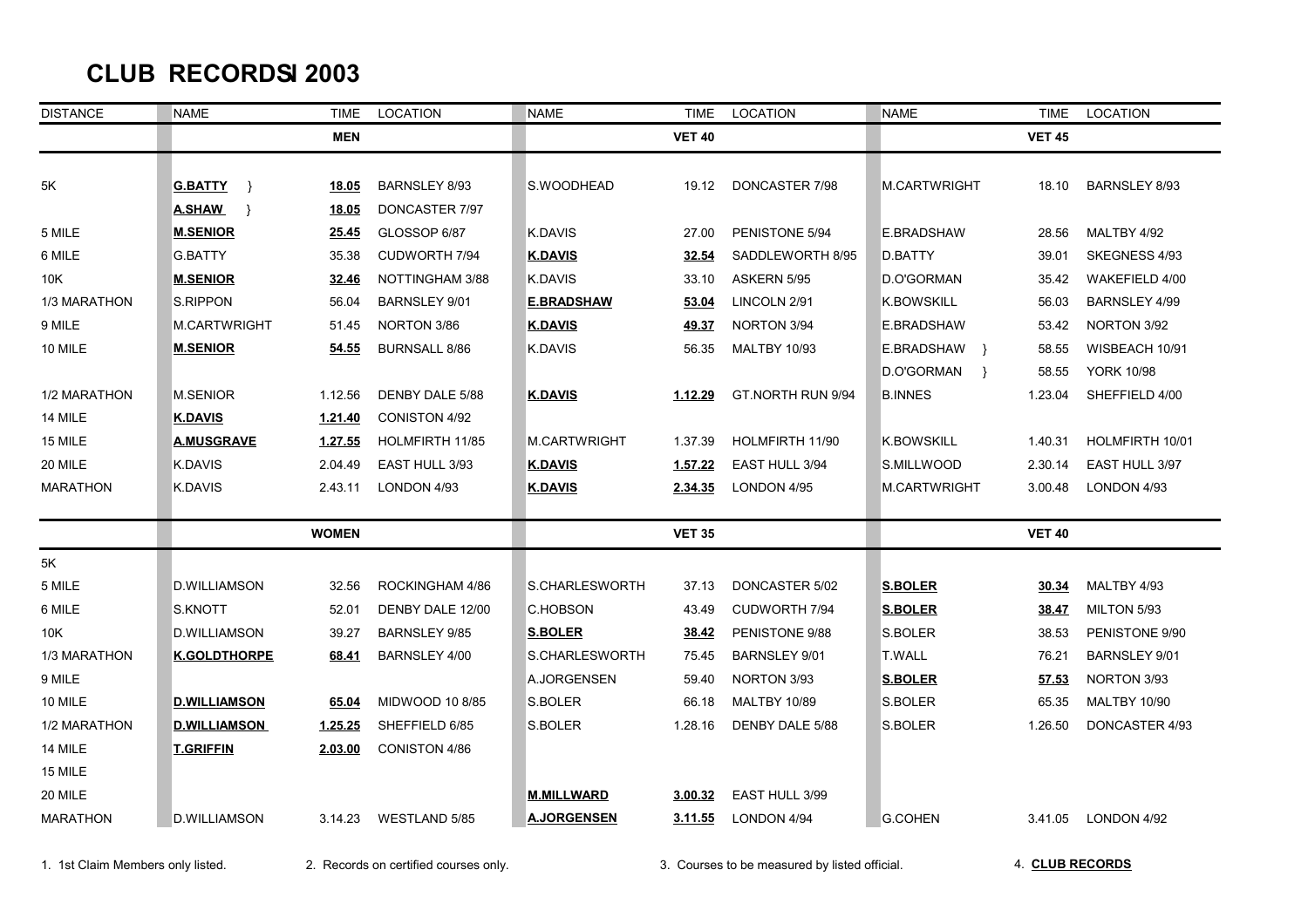## **CLUB RECORDS 2003**

| <b>DISTANCE</b> | <b>NAME</b>     | <b>TIME</b>   | <b>LOCATION</b>     | <b>NAME</b>         | <b>TIME</b>   | LOCATION             | <b>NAME</b>     | TIME          | LOCATION             |
|-----------------|-----------------|---------------|---------------------|---------------------|---------------|----------------------|-----------------|---------------|----------------------|
|                 |                 | <b>VET 50</b> |                     |                     | <b>VET 55</b> |                      |                 | <b>VET 60</b> |                      |
|                 |                 |               |                     |                     |               |                      |                 |               |                      |
| 5Κ              | M.CARTWRIGHT    | 19.32         | DONCASTER 7/97      | <b>M.CARTWRIGHT</b> | 19.24         | MEXBOROUGH 7/01      | <b>M.WESTON</b> | 22.40         | <b>BARNSLEY 8/93</b> |
|                 |                 |               |                     |                     |               |                      |                 |               |                      |
| 5 MILE          | D.O'GORMAN      | 28.22         | WOMBWELL 5/01       | M.CARTWRIGHT        | 32.42         | OXSPRING 7/02        | <b>M.WESTON</b> | 34.45         | ARMTHORPE 6/92       |
| 6 MILE          | <b>B.INNES</b>  | 38.22         | DENBY DALE 12/00    | M.CARTWRIGHT        | 41.08         | CUDWORTH 8/01        | R.BROWN         | 46.14         | DENBY DALE 12/00     |
| 10K             | D.O'GORMAN      | 34.35         | PERCY PUD 12/01     | <b>M.CARTWRIGHT</b> | 40.37         | ROTH VALLEY 10/01    | <b>M.WESTON</b> | 43.41         | BARNSLEY 11/92       |
| 1/3 MARATHON    | <b>B.INNES</b>  | 56.53         | BARNSLEY 4/02       | M.CARTWRIGHT        | 61.35         | <b>BARNSLEY 9/01</b> | R.BROWN         | 66.51         | <b>BARNSLEY 9/01</b> |
| 9 MILE          | D.BATTY         | 57.27         | NORTON 3/96         | R.BROWN             | 62.01         | NORTON 3/96          | R.BROWN         | 62.56         | NORTON 3/01          |
| 10 MILE         | M.CARTWRIGHT    | 65.54         | ASKERN 8/97         | <b>M.CARTWRIGHT</b> | 69.28         | <b>MALTBY 10/01</b>  | <b>M.WESTON</b> | 74.00         | ASKERN 8.92          |
|                 |                 |               |                     |                     |               |                      |                 |               |                      |
| 1/2 MARATHON    | <b>B.INNES</b>  | 1.22.11       | WORKSOP 11/02       | R.BROWN             | 1.31.50       | ST. LEDGER 4/97      | R.BROWN         | 1.38.56       | WORKSOP 11/02        |
| 14 MILE         |                 |               |                     |                     |               |                      |                 |               |                      |
| 15 MILE         | D.BATTY         | 1.44.27       | HOLMFIRTH 10/95     | R.BROWN             | 1.49.35       | HOLMFIRTH 10/95      | R.BROWN         | 1.57.59       | HOLMFIRTH 10/01      |
| 20 MILE         | R.BROWN         | 2.30.13       | EAST HULL 3/93      | R.BROWN             | 2.32.13       | EAST HULL 3/97       | R.BROWN         | 2.38.08       | EAST HULL 3/01       |
| <b>MARATHON</b> | <b>B.INNES</b>  | 3.05.17       | SHEFFIELD 4/02      | R.BROWN             | 3.25.15       | LONDON 4/96          | R.BROWN         | 3.33.51       | LONDON 4/01          |
|                 |                 |               |                     |                     |               |                      |                 |               |                      |
|                 |                 | <b>VET 45</b> |                     |                     | <b>VET 50</b> |                      |                 | <b>VET 55</b> |                      |
| 5K              |                 |               |                     |                     |               |                      |                 |               |                      |
| 5 MILE          | P.SENIOR        | 39.19         | WOMBWELL 4/89       | J.WELBOURN          | 34.04         | WOMBWELL 4/96        | <b>G.WOLFF</b>  | 41.18         | <b>LEEDS 3/02</b>    |
| 6 MILE          | J.WELBOURN      | 41.40         | MILTON 5/95         | J.WELBOURN          | 40.42         | MILTON 5/96          |                 |               |                      |
| 10K             | S.BOLER         | 39.05         | BARNSLEY 11/94      | J.WELBOURN          | 41.06         | PERCY PUD 11/97      | P.SENIOR        | 51.35         | BARNSLEY 11/95       |
| 1/3 MARATHON    | S.HIGHAM        | 69.23         | BARNSLEY 4/99       | S.HIGHAM            | 70.28         | BARNSLEY 4/02        |                 |               |                      |
| 9 MILE          | S.HIGHAM        | 76.05         | NORTON 3/95         |                     |               |                      |                 |               |                      |
| 10 MILE         | P.SENIOR        | 80.46         | <b>MALTBY 10/89</b> | P.SENIOR            | 81.51         | <b>MALTBY 10/91</b>  |                 |               |                      |
| 1/2 MARATHON    | S.HIGHAM        | 1.51.40       | GT NORTH RUN 10/98  | S.HIGHAM            | 1.46.37       | WORKSOP 10/00        | <b>G.WOLFF</b>  | 2.02.31       | SHEFFIELD 4/02       |
| 14 MILE         |                 |               |                     |                     |               |                      |                 |               |                      |
| 15 MILE         |                 |               |                     |                     |               |                      |                 |               |                      |
| 20 MILE         | <b>S.HIGHAM</b> | 2.49.27       | EAST HULL 3/99      |                     |               |                      |                 |               |                      |
| <b>MARATHON</b> | S.HIGHAM        | 3.59.13       | LONDON 4/99         |                     |               |                      |                 |               |                      |
|                 |                 |               |                     |                     |               |                      |                 |               |                      |